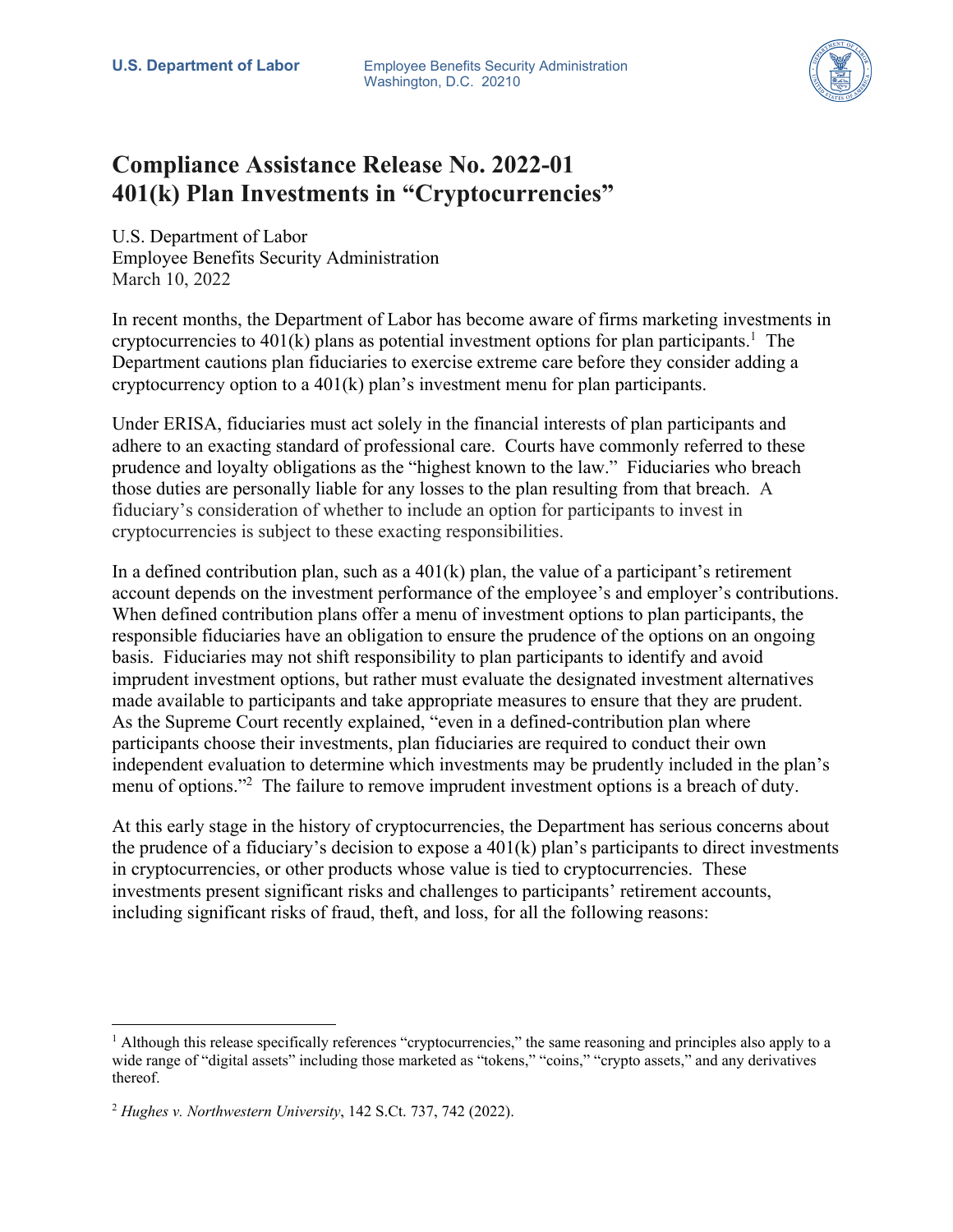• **Speculative and Volatile Investments**: The Securities and Exchange Commission (SEC) staff has cautioned that investment in a cryptocurrency is highly speculative.<sup>3</sup> At this stage in their development, cryptocurrencies have been subject to extreme price volatility, which may be due to the many uncertainties associated with valuing these assets, speculative conduct, the amount of fictitious trading reported, widely published incidents of theft and fraud, and other factors. Extreme volatility can have a devastating impact on participants, especially those approaching retirement and those with substantial allocations to cryptocurrency.

## • **The Challenge for Plan Participants to Make Informed Investment Decisions**:

Cryptocurrencies are often promoted as innovative investments that offer investors unique potential for outsized profits. These investments can all too easily attract investments from inexpert plan participants with great expectations of high returns and little appreciation of the risks the investments pose to their retirement investments. Cryptocurrencies are very different from typical retirement plan investments, and it can be extraordinarily difficult, even for expert investors, to evaluate these assets and separate the facts from the hype. Participants are less likely to have sufficient knowledge about these investments, as compared to traditional investments, or to have the technical expertise necessary to make informed decisions about investing in them. When plan fiduciaries, charged with the duties of prudence and loyalty, choose to include a cryptocurrency option on a  $401(k)$  plan's menu, they effectively tell the plan's participants that knowledgeable investment experts have approved the cryptocurrency option as a prudent option for plan participants. This can easily lead plan participants astray and cause losses.

- **Custodial and Recordkeeping Concerns:** Cryptocurrencies are not held like traditional plan assets in trust or custodial accounts, readily valued and available to pay benefits and plan expenses. Instead, they generally exist as lines of computer code in a digital wallet. With some cryptocurrencies, simply losing or forgetting a password can result in the loss of the asset forever. Other methods of holding cryptocurrencies can be vulnerable to hackers and theft. These are just a few examples of the custodial and recordkeeping issues that may present additional difficulties for fiduciaries of retirement plans.
- **Valuation Concerns:** The Department is concerned about the reliability and accuracy of cryptocurrency valuations. Experts have described the question of how to appropriately value cryptocurrencies as complex and challenging. Experts have fundamental disagreements about important aspects of the cryptocurrency market, noting that none of the proposed models for valuing cryptocurrencies are as sound or academically defensible as traditional discounted cash flow analysis for equities or interest and credit models for debt. Compounding these concerns, cryptocurrency market intermediaries may not adopt consistent accounting treatment and may not be subject to the same reporting and data integrity requirements with respect to pricing as other intermediaries working with more traditional investment products.

<sup>3</sup> The SEC staff provides valuable information to investors on digital assets at *[Spotlight on Initial Coin Offerings](https://www.investor.gov/additional-resources/spotlight/spotlight-initial-coin-offerings-and-digital-assets)  [and Digital Assets | Investor.gov.](https://www.investor.gov/additional-resources/spotlight/spotlight-initial-coin-offerings-and-digital-assets)*